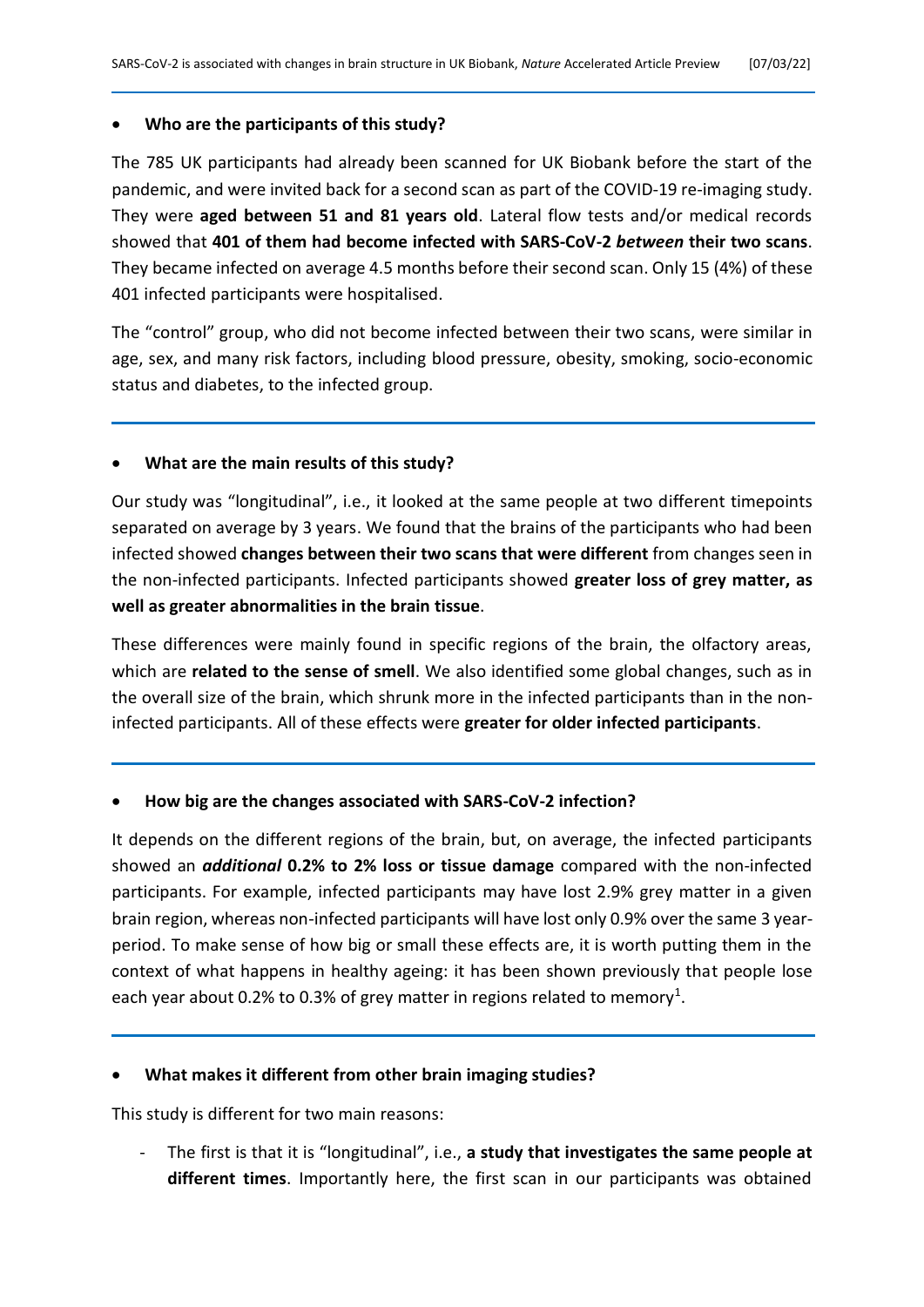*before* they became infected with SARS-CoV-2, and the second scan *after* they had been infected. This means that the changes observed in their brain are associated with the infection. The fact that we have the scan pre-infection also helps us distinguish brain changes related to the infection from differences that may have pre-existed in their brain.

The second is that the bulk of (brain) imaging studies have focused on moderate to severe cases of infection, scanning people hospitalised with COVID-19. On the contrary, **the vast majority of the infected participants in our study (96%) had not been hospitalised**, and might not even have had symptoms, so could be considered as having had **a mild infection**.

## • **Was there any difference in mental abilities?**

Yes. We found that the infected participants showed a **greater decline in their ability to perform complex tasks** compared with the non-infected participants. This difference between infected and non-infected participants was even **more marked at older ages**.

## • **What can cause these abnormalities in the brain?**

The cause of these abnormalities might be **loss of smell** in the infected participants. Indeed, repeated olfactory loss has been shown in previous to studies to lead to loss of grey matter in brain regions related to olfaction<sup>2,3</sup>. Unfortunately, we do not have information about the symptoms of the infected participants, such as loss of smell.

Another explanation could be **the effect of the virus itself**, either because it invades the brain, or because it causes inflammation or immune reactions<sup>4,5</sup>. It is still unclear why such invasion or inflammatory/immune reactions should be mainly seen in specific regions of the brain, but not others.

## • **Is this "brain damage" reversible?**

Since the abnormal changes we see in the brain of the infected participants might be related to their loss of smell, it is possible that recovering their smell might lead to these brain abnormalities becoming less marked over time. Similarly, it is likely that the harmful effects of the virus (whether direct, or indirect via inflammation or immune reaction) decrease over time after infection. There is some indication, from small previous studies, that issues seen in functional brain imaging may improve in part more than 6 months after infection<sup>6,7</sup>.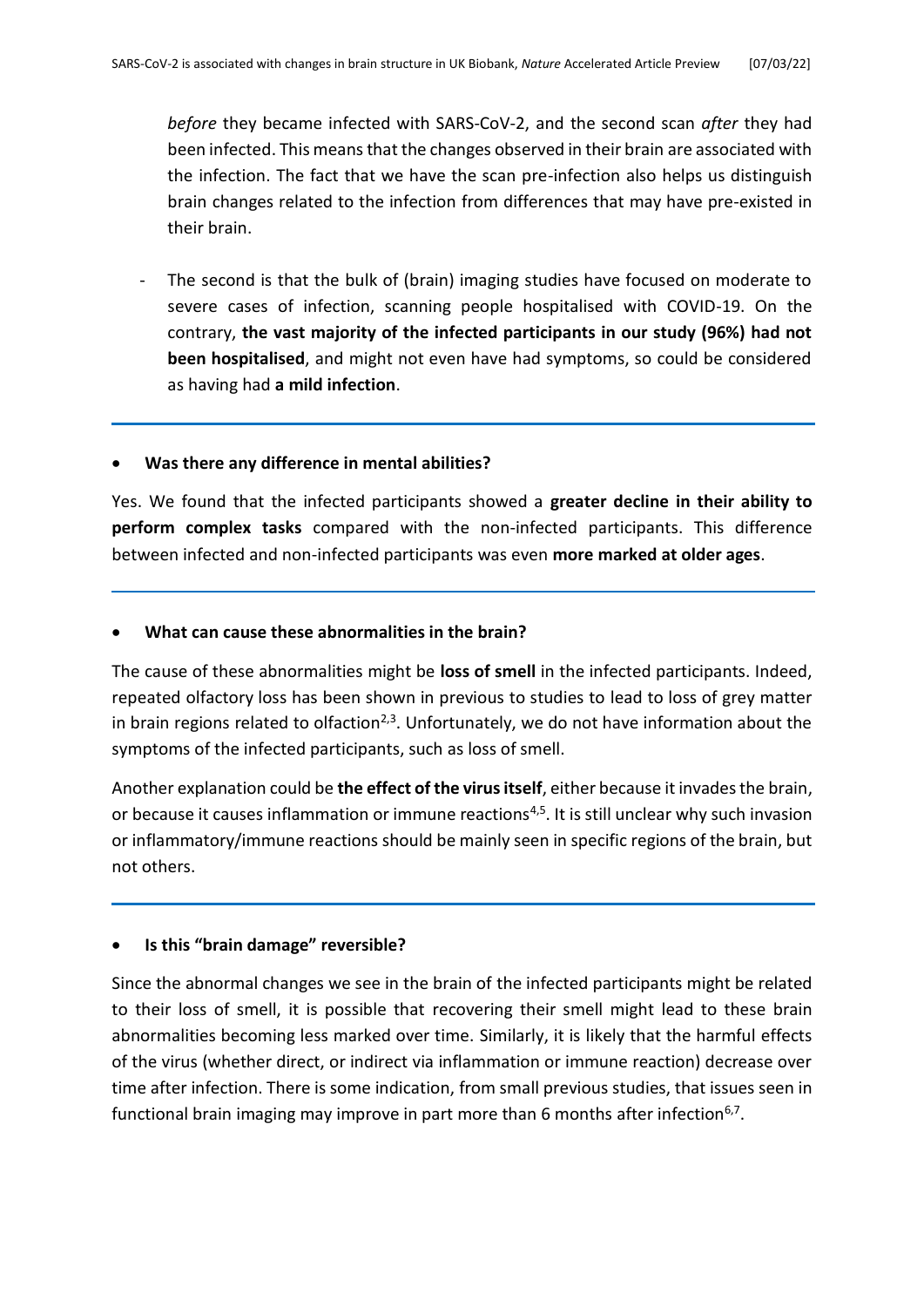# • **Are these findings related to "long COVID"?**

The definition of "long COVID" is not entirely clear at the moment, but it is based on a range of symptoms for which we do not have any information unfortunately. Our participants were scanned again, on average, four and a half months after becoming infected, so it is possible that some of them were experiencing "long COVID", but we cannot say how many did, or know which ones.

# • **What is the effect of the vaccines?**

We did not have access to this specific clinical information. Even if we knew the date of the vaccines received by our participants, a large majority in our study became infected *before* vaccines were made available in the UK, so their protective effects would be hard to assess.

# • **Have the effects of different variants been explored?**

We had no formal way of assessing the strain responsible for the infection, so we did not explore this question. Our study probably mainly captured the effects associated with the original strain and with the Alpha variant, considering the period of SARS-CoV-2 infection covered (March 2020 – April 2021). A small minority of the participants were likely to have been infected with the original strain, and a majority with the variants of concern present in the UK from October 2020 onwards (predominantly Alpha, but also Beta and Gamma). Presumably very few participants, if any, were infected with the Delta variant, which only appeared in the UK in April 2021.

# • **Could the same be seen in kids?**

We have only explored the effects associated with mild SARS-CoV-2 infection in older adults, as our participants were aged between 51 to 81 years old at the time of their second brain scan (which took place on average 4 months or so after infection). We do not know whether the same damaging impact would be seen in kids.

## • **Could the same be seen with other viruses, e.g., influenza?**

In our study, we have focused on the changes in the brain associated with mild SARS-CoV-2 infection. To our knowledge, no other brain imaging study has looked at comparing scans *before* and *after* infection from any other viruses, so it is not possible to say at the moment whether similar changes could occur with, e.g., influenza.